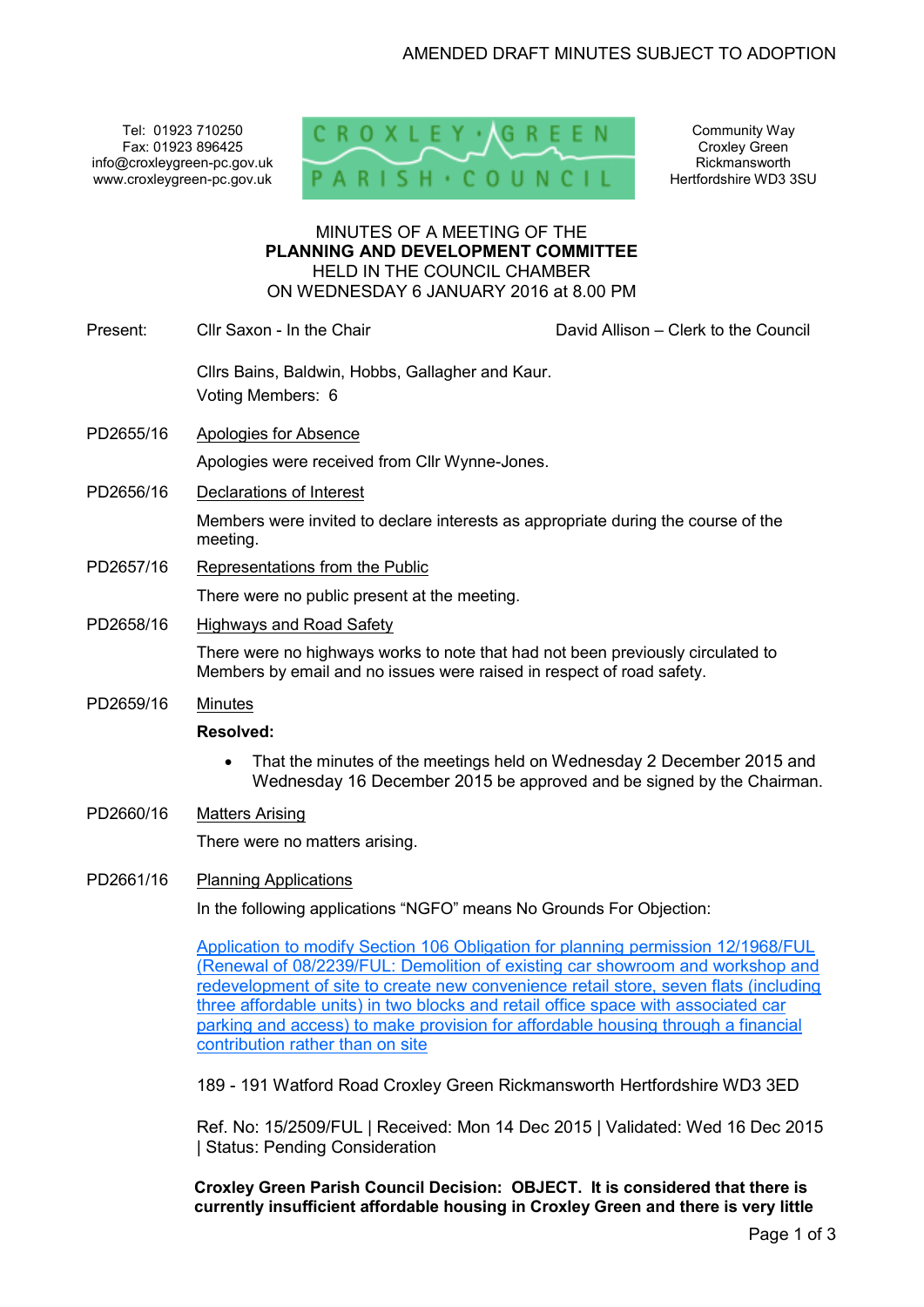**land now available for supplying affordable homes. Accordingly, the provision of affordable homes should remain within the proposed development.** 

Single storey side and front extension, conversion of a garage/store to a habitable accommodation and alterations to fenestration.

25 Longmans Close Croxley Green Hertfordshire WD18 8WP

Ref. No: 15/2539/FUL | Received: Wed 16 Dec 2015 | Validated: Tue 29 Dec 2015 | Status: Pending Consideration

### **Croxley Green Parish Council Decision: NGFO**

Single storey rear extension

73A Links Way Croxley Green Rickmansworth Hertfordshire WD3 3RW

Ref. No: 15/2586/FUL | Received: Wed 23 Dec 2015 | Validated: Wed 23 Dec 2015 | Status: Pending Consideration

#### **Croxley Green Parish Council Decision: NGFO**

Advertisement Consent: One non illuminated corporate brand sign

Building 5 Hatters Lane Watford Hertfordshire

Ref. No: 15/2595/ADV | Received: Thu 24 Dec 2015 | Validated: Wed 30 Dec 2015 | Status: Pending Consideration

## **Croxley Green Parish Council Decision: NGFO**

# **Certificates of Lawfulness, Discharge of Conditions and Non-Material Amendments to planning applications – for Members information only**

None advised.

PD2662/16 Recent Decisions by Three Rivers District Council

#### **APPROVED**

| <b>Application No:</b> | 15/1798/FUL                                                                                                                                                                                                                                                       |
|------------------------|-------------------------------------------------------------------------------------------------------------------------------------------------------------------------------------------------------------------------------------------------------------------|
| <b>Application:</b>    | Single storey front and side extension and alterations to roof<br>including increase in ridge height, front and rear dormers and<br>flank rooflights; and subdivision of existing dwelling to two<br>dwellings with alterations to landscaping and vehicle access |
| <b>Address:</b>        | 44 Links Way Croxley Green Rickmansworth                                                                                                                                                                                                                          |
| <b>CGPC Decision</b>   | <b>NGFO</b>                                                                                                                                                                                                                                                       |
| <b>TRDC Decision</b>   | Approved                                                                                                                                                                                                                                                          |